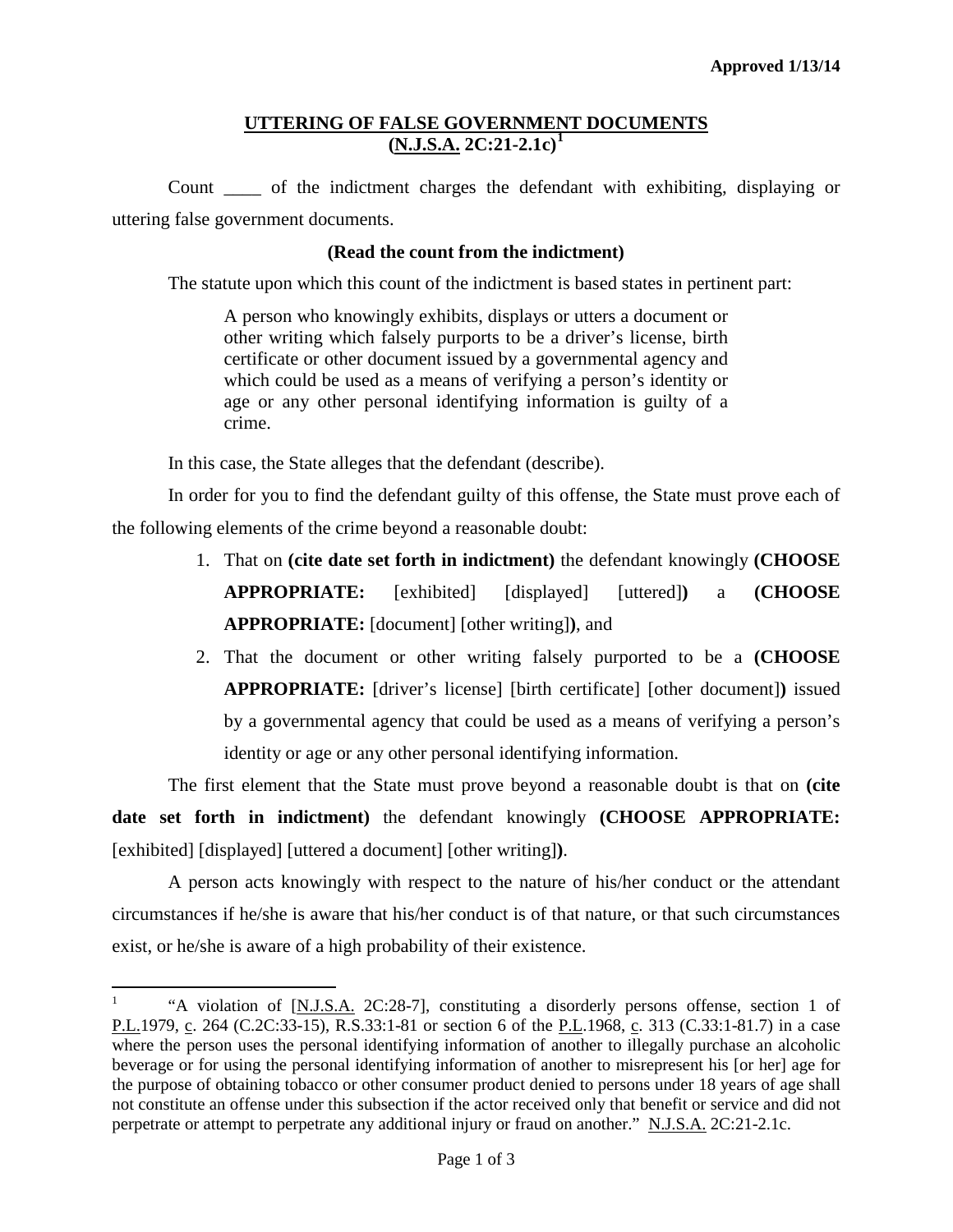## **UTTERING OF FALSE GOVERNMENT DOCUMENTS**  $(N.J.S.A. 2C:21-2.1c)^1$

A person acts knowingly with respect to a result of his/her conduct if he/she is aware that it is practically certain that his/her conduct will cause such a result. "Knowing," "with knowledge" or equivalent terms have the same meaning.

Knowledge is a condition of the mind. It cannot be seen. It can only be determined by inferences from the defendant's conduct, words or acts. A state of mind is rarely susceptible of direct proof but must ordinarily be inferred from the facts. Therefore, it is not necessary that the State produce witnesses to testify that an accused said that he/she had a certain state of mind when he/she did a particular thing. It is within your power to find that such proof has been furnished beyond a reasonable doubt by inferences which may arise from the nature of his/her acts and conduct and from all he/she said and did at the particular time and place and from all surrounding circumstances established by the evidence.

"Writing" includes printing or **[CHOOSE APPROPRIATE:** any other method of recording information, money, coins, tokens, stamps, seals, credit cards, badges, trademarks, access devices, and other symbols of value, right, privilege, or identification, including retail sales receipts, universal product code (UPC) labels and checks. $^{2}$  $^{2}$  $^{2}$ ]

A document or writing is uttered when it is offered as genuine accompanied by words or conduct indicating that it is genuine, without regard as to whether it is so accepted. $3$ 

The second element that the State must prove beyond a reasonable doubt is that the **(CHOOSE APPROPRIATE:** [document] [other writing]**)** was falsely purported to be a **(CHOOSE APPROPRIATE:** [driver's license] [birth certificate] [other document]**)** issued by a governmental agency. **(CHOOSE APPROPRIATE**: [The State has offered evidence] [It has been stipulated]**)** that the **(insert name of governmental agency)** is a governmental agency. The second element also requires that the State prove beyond a reasonable doubt (or it has been stipulated) that the **(CHOOSE APPROPRIATE:** [document] [printed form] [other writing]**)**, purported to be issued by a governmental agency, could be used as a means of verifying a person's identity or age or other personal identifying information.[4](#page-1-1)

 $\frac{2}{3}$  N.J.S.A. 2C:21-1a.

<span id="page-1-0"></span><sup>3</sup> State v. Gledhill, 67 N.J. 565, 572 (1975) (citation omitted).

<span id="page-1-2"></span><span id="page-1-1"></span>It is not an offense under the statute if the defendant is alleged to have committed the disorderly persons violation codified at either N.J.S.A. 2C:28-7, or N.J.S.A. 2C:33-15, or N.J.S.A. 33:1-81.7, which apply to the use of the personal identifying information of another to illegally purchase an alcoholic beverage or for using the personal identifying information of another to misrepresent his age for the purpose of obtaining tobacco or other consumer product denied to persons under 18 years of age and the